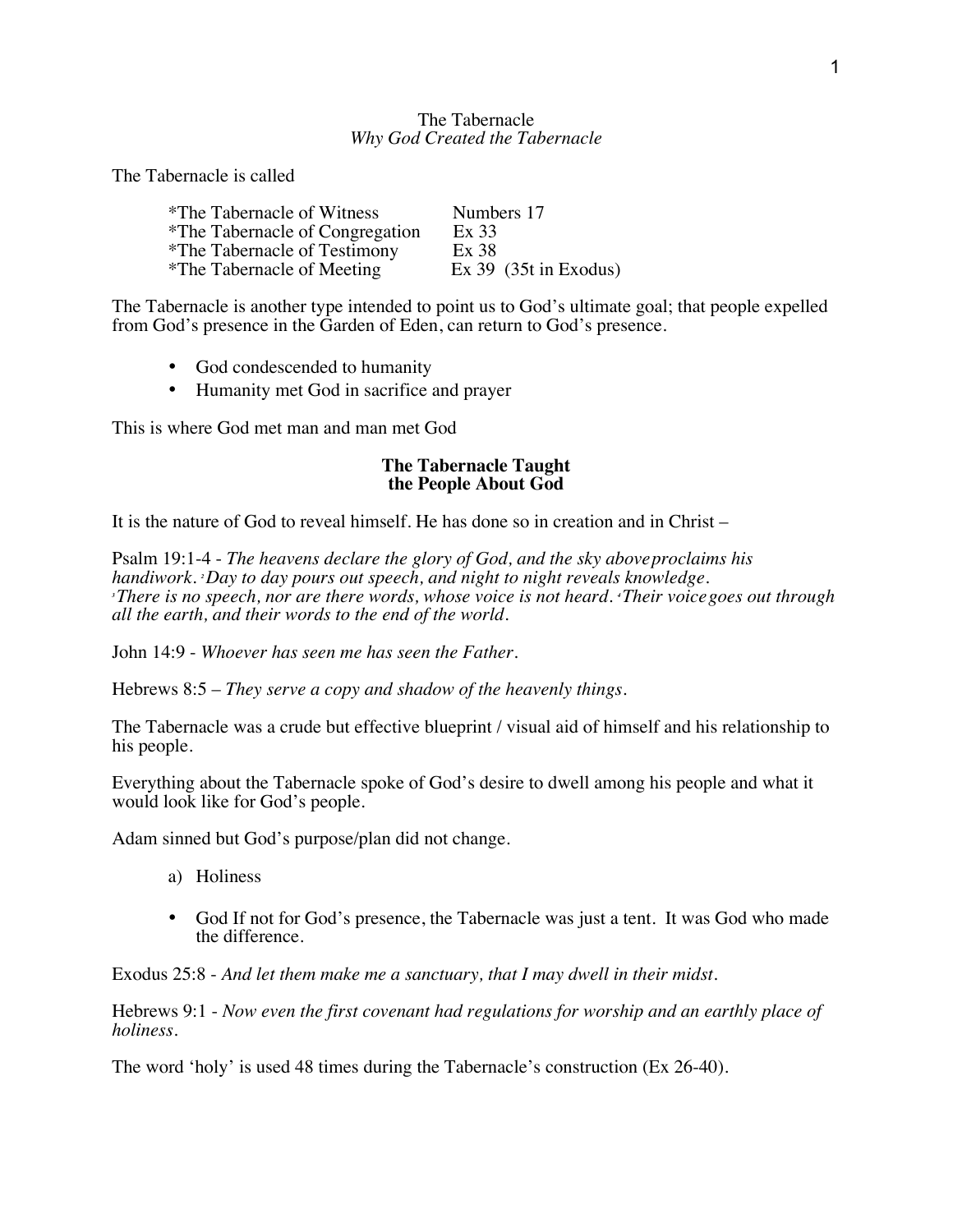• The People

After leaving Egypt, Israel travelled through the wilderness until they came to Mount Sinai. It was here that God instructed the Israelites to build the Tabernacle and it was here that God gave Israel the Ten Commandments. There is a sense in which the Tabernacle is an extension of Mount Sinai.

Hebrews 12:18-24 - *For you have not come to what may be touched, a blazing fire and darkness and gloom and a tempest <sup>19</sup> and the sound of a trumpet and a voice whose words made the hearers beg that no further messages be spoken to them. <sup>20</sup>For they could not endure the order that was given, "If even a beast touches the mountain, it shall be stoned." <sup>21</sup> Indeed, so terrifying was the sight that Moses said, "I tremble with fear." <sup>22</sup>But you have come to Mount Zion and to the city of the living God, the heavenly Jerusalem, and to innumerable angels in festal gathering, <sup>2</sup> and to the assemblyof the firstborn who are enrolled in heaven, and to God, the judge of all, and to the spirits of the righteous made perfect, <sup>24</sup> and to Jesus, the mediator of a new covenant, and to the sprinkled blood that speaks a better word than the blood of Abel.*

Outside the camp of Israel is where Gentiles lived. Inside the camp is where the people whom God made holy, lived.

Psalm 96:9 - *Worship the LORD in the splendor of holiness*

The people who worship God must be a holy people.

*Theology had to become biography* - Daniel Hyde

• The materials

As you moved from outside to inside the Tabernacle, the materials became more costly

- The outer court had unadorned, white curtains with silver sockets and wood poles
- The ark and mercy seat in the Holy Place were made of pure gold
- b) Heaven

Hebrews 9:24 - *For Christ has entered, not into holy places made with hands, which are copies of the true things, but into heaven itself, now to appear in the presence of God on our behalf.*

The Tabernacle was an earthy representation of something in heaven. It was heaven come down to earth.

God did not dwell there but visited there. After all,

Acts 7:48-50 - *Yet the Most High does not dwell in houses made by hands, as the prophet says, <sup>49</sup>"'Heaven is my throne, and the earth is my footstool. What kind of house will you build for me, says the Lord, or what is the place of my rest? <sup>50</sup>Did not my hand make all these things?'*

Acts 17:22-25 - *"Men of Athens, I perceive that in every way you are very religious. <sup>23</sup>For as I passed along and observed the objects of your worship, I found also an altar with this inscription: 'To the unknown god.' What therefore you worship as unknown, this I proclaim to you.24The God who made the world and everything in it, being Lord of heaven and earth, does*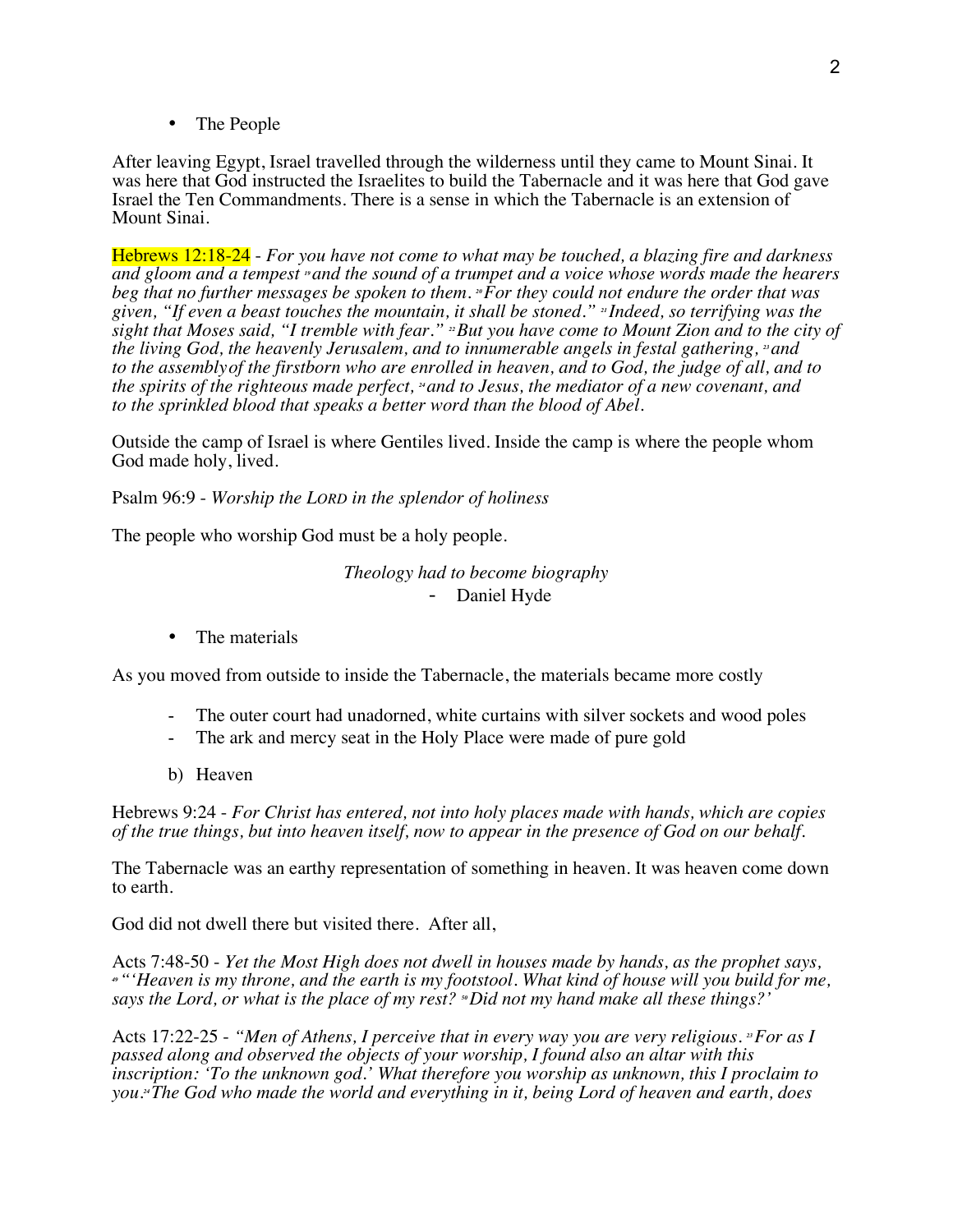*not live in temples made by man,* <sup>2</sup>*nor is he served by human hands, as though he needed anything, since he himself gives to all mankind life and breath and everything."*

c) Jesus

Exodus 33:20 - *"you cannot see my face, for man shall not see me and live."*

John 1:14 - *And the Word became flesh and dwelt among us, and we have seen his glory, glory as of the only Son from the Father, full of grace and truth.*

John 14:6-7 & 9 - *Jesus said to him, "I am the way, and the truth, and the life. No one comes to the Father except through me. <sup>7</sup> If you had known me, you would have known my Father also. From now on you do know him and have seen him."….Whoever has seen me has seen the Father.*

Colossians 2:9 - *For in him the whole fullness of deity dwells bodily*

1 Timothy 3:16 – *Hewas manifested in the flesh, vindicatedby the Spirit, seen by angels, proclaimed among the nations, believed on in the world, taken up in glory.*

Hebrews 10:1-7 - *For since the law has but a shadow of the good things to come instead of the true form of these realities, it can never, by the same sacrifices that are continually offered every year, make perfect those who draw near. <sup>2</sup> Otherwise, would they not have ceased to be offered, since the worshipers, having once been cleansed, would no longer have any consciousness of sins? <sup>3</sup> But in these sacrifices there is a reminder of sins every year. <sup>4</sup> For it is impossible for the blood of bulls and goats to take away sins. <sup>5</sup> Consequently, when Christcame into the world, he said, "Sacrifices and offerings you have not desired, but a body have you prepared for me; <sup>6</sup> in burnt offerings and sin offerings you have taken no pleasure. <sup>7</sup> Then I said, 'Behold, I have come to do your will, O God, as it is written of me in the scroll of the book.'"*

The Tabernacle foreshadowed the day that God would come again and visit his people.

John 1:14 – *And the Word became flesh and dwelt among us, and we have seen his glory, glory as of the only Sonfrom the Father, full of grace and truth.*

Matthew 12:1 - *I tell you, something greater than the temple is here.*

## **Conclusion:**

This is the focus of our study: God living among his people

- In the Tabernacle
- In Jesus
- In the New Jerusalem

This is how we see Jesus in the Tabernacle

- a) Door = Four posts for four gospels  $\&$  three openings for the way, truth  $\&$  life
- b) Altar =  $\csc$
- c) Laver = Word
- d) Covering  $=$  Humility
- e) Curtains = Beauty
- f) Table of shewbread  $=$  Bread of life